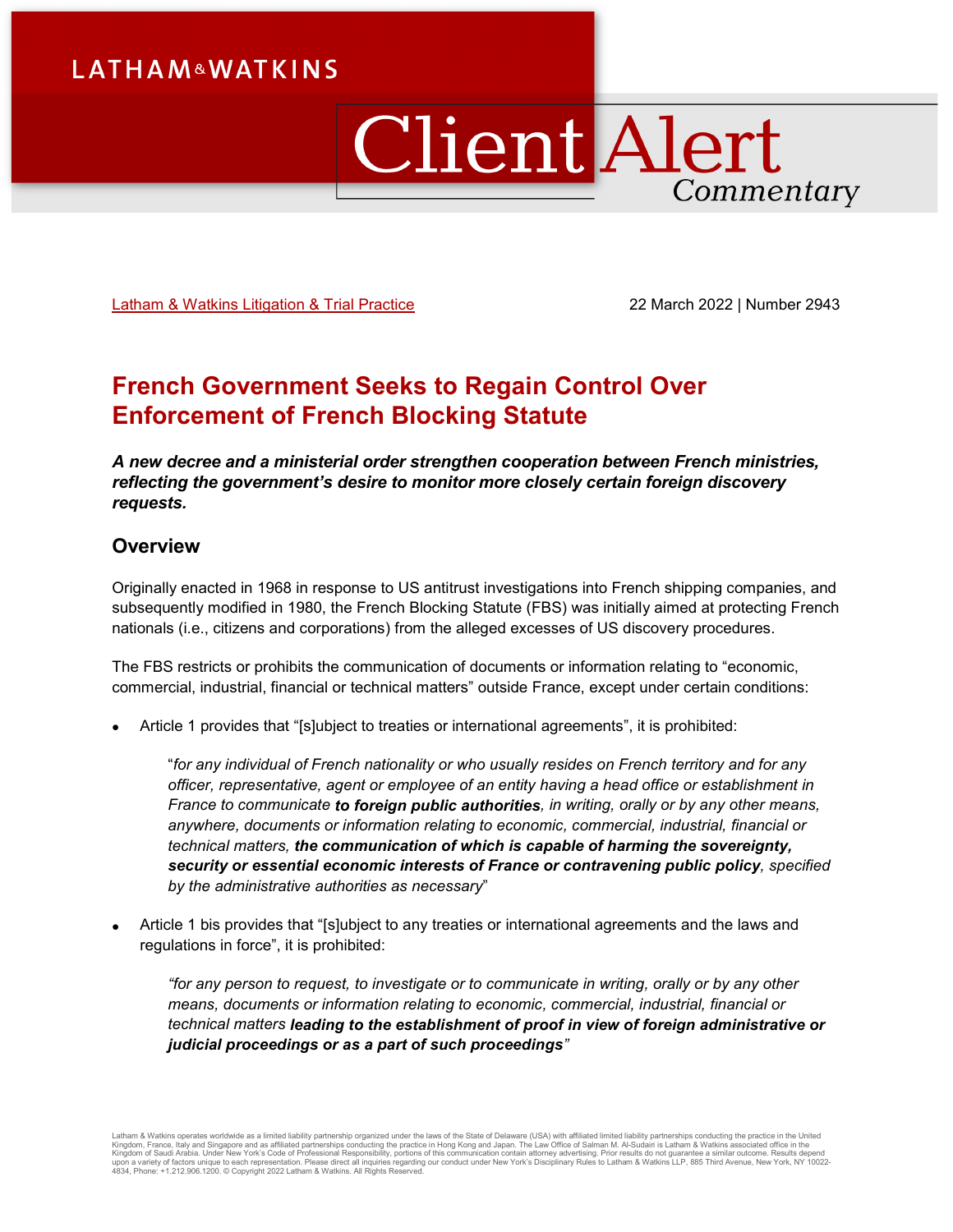Infringement of the FBS constitutes a criminal offense, subject to imprisonment of up to six months and/or a fine of up to €18,000 for an individual and €90,000 for a company.

In addition, Article 2 of the FBS requires that the persons and corporations that receive a foreign discovery request that trespasses the prohibition set forth in the FBS inform "without delay" the "competent minister". Until recently, [Decree No. 81-550 of May 12, 1981](https://www.legifrance.gouv.fr/loda/id/JORFTEXT000000703748/) specified that the competent minister was the Minister of Foreign Affairs, but also provided the possibility to inform the Minister of Justice, the Minister of Economy, or any minister that supervises the activity of the company that received the foreign discovery request.

However, the lack of systematic and effective enforcement of the FBS since its enactment as well as the relatively low sanctions led foreign courts, in particular US courts, to believe that the risk of criminal conviction in France was largely theoretical, and as such, to give little deference to the FBS defense raised by French parties when facing a discovery request. This resulted in a rather uncomfortable position for French parties subject to a foreign discovery request, as they are usually caught between "a rock and a hard place" when deciding whether to comply (i) with the foreign discovery request, and thus face potential sanctions in France under the FBS, or (ii) with the terms of the FBS, and thus face the adverse consequences in the foreign proceedings.

Additionally, many criticised the fact that French corporations are left without effective assistance from the relevant French authorities when dealing with such dilemma.

Under these circumstances, over the past few years, French authorities have shown genuine willingness to revive enforcement of the FBS, and various parliamentary reports (such as the famous "Gauvain Report"**[1](#page-4-0)**) have called for reform and modernisation of the French legislation.

# **What Are the Changes Introduced by the Decree and the Ministerial Order?**

Both the Decree No. 2022-207 published on 18 February 2022 (the [Decree\)](https://www.legifrance.gouv.fr/jorf/id/JORFTEXT000045190519#:%7E:text=Dans%20les%20r%C3%A9sum%C3%A9s-,D%C3%A9cret%20n%C2%B0%202022%2D207%20du%2018%20f%C3%A9vrier%202022%20relatif,personnes%20physiques%20ou%20morales%20%C3%A9trang%C3%A8res) and the Ministerial Order (*arrêté*) enacted on 7 March 2022 (the [Ministerial Order\)](https://www.legifrance.gouv.fr/jorf/id/JORFTEXT000045358485) relate to Article 2 of the FBS.

The Decree provides that:

- The competent minister for the purposes of Article 2 of the FBS is now the **Minister of Economy**, through its service specifically in charge of the national economic security policy, i.e., the "*Service de l'information stratégique et de la sécurité économique (SISSE)*"
- The Minister of Economy shall in turn inform the Minister of Foreign Affairs, the Minister of Justice, and, as the case may be, the competent minister who supervises the activity of the persons and/or the corporations at stake involved in the foreign proceedings
- The persons:
	- "subject to the prohibition to communicate the documents and information covered by Article 1 and 1 bis of the FBS"
	- inform the SISSE of
	- any request for such communication "issued by a foreign public authority or by anyone acting on its behalf or in order to answer its request"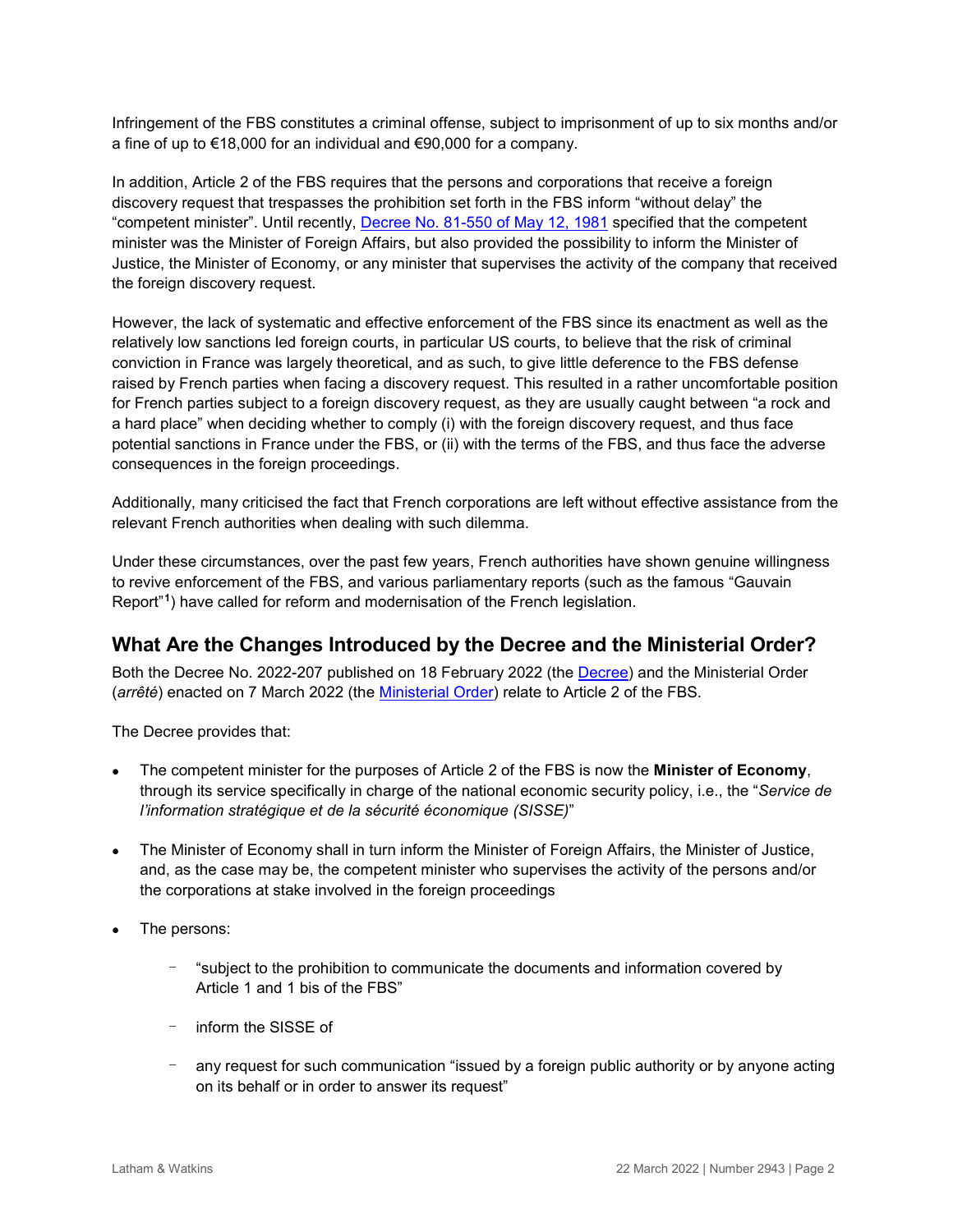Concretely, under the changes:

- The SISSE should be informed "without delay" after the receipt of such a request
- This information should be completed "as soon as possible" by a documentation file the content of which is provided in the Ministerial Order and includes a non-exhaustive list of items:
	- The registration number with the Registry of Companies of the company that holds the documents and information requested
	- The organisation chart that permits the identification of the natural or legal persons that control the company which holds the documents or information requested, as well as the legal persons controlled by such company within the meaning of Article L. 233-3 of the French commercial code
	- A brief description of the activities carried out by the company that holds the documents or information requested, including in France and in the country related to the requesting party
	- The main French and foreign competitors of the company that holds the documents and the information requested
	- The reasons explaining the request for information issued by the requesting party to the company that holds the documents or information requested
	- The correspondence between the requesting party and the company that holds the documents or information requested
	- The contact details of a designated person within the company who holds the documents or information requested
- The SISSE should acknowledge receipt of the file and proceeds with its analysis, in coordination with the Minister of Justice, the Minister of Foreign Affairs, and any other competent ministry or authority
- Within one month of the receipt of the complete documentation file, the SISSE should issue an **opinion on the applicability of Articles 1 and 1-bis of the FBS**

Both the Decree and the Ministerial Order will enter into force on 1 April 2022.

# **What Are the Practical Impacts?**

Although the publication of the Decree indicates a clear message from the French government of its intent to regain control over the enforcement of the FBS, it remains to be seen how enforcement will function in practice.

At the very least, these recent developments tend to clarify the overall process by creating a clear and "single-window" point of contact — the SISSE.

By introducing the possibility to obtain more "official" guidance on the enforcement of the FBS, in particular through the issuance of an opinion that will be "stamped" by the French Ministry of Economy, recipients of a document request likely will be better armed in their defense before foreign courts and authorities, to require that such request be made in line with the FBS.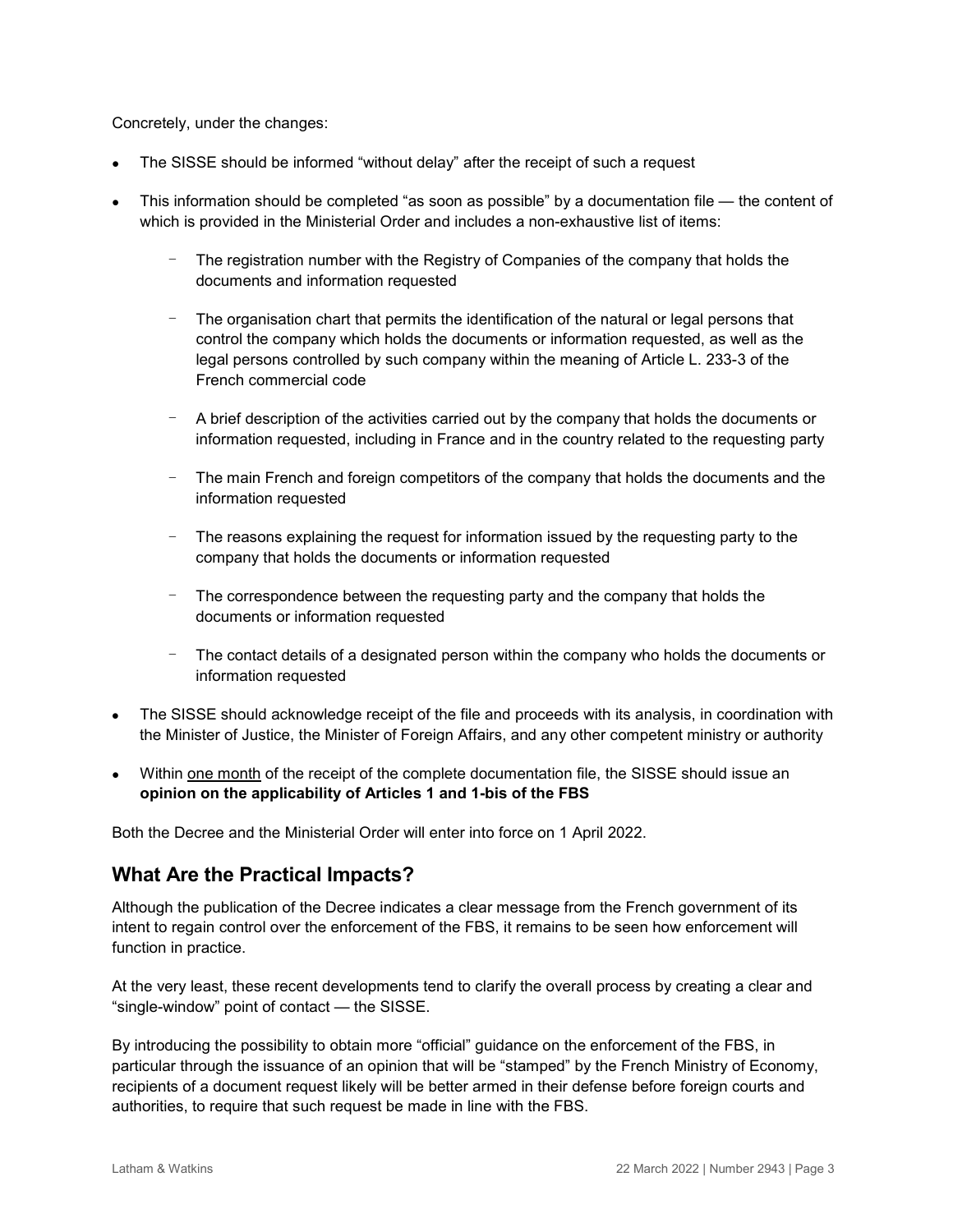However, some lingering questions remain:

- Will the SISSE monitor the evolution of the foreign proceedings?
- What happens in case a corporation does not inform the SISSE of the receipt of a request received in violation of the FBS?
- Alternatively, what happens in case a corporation informs the SISSE of such a request, but ultimately decides not to comply with the opinion issued by the SISSE?
- Will the SISSE be competent to issue an opinion if the request received in violation of the FBS is not "issued by a foreign public authority or by anyone acting on its behalf or in order to answer its request"?
- Could the SISSE decide to refer the case to the French public prosecutor in case of breach of the FBS?

Conscious of the need for additional guidance, the French Business Federation (MEDEF), together with the SISSE and the French Association of Private Enterprises (AFEP), published a [practical guide](https://sisse.entreprises.gouv.fr/files_sisse/files/outils/guide/guide-identification-donnees-sensibles.pdf?v=1647428454) aimed at helping companies to identify and classify the "documents or information relating to economic, commercial, industrial, financial or technical matters" that might fall within the scope of Article 1 of the FBS, as they are potentially "sensitive".

If you have questions about this *Client Alert*, please contact one of the authors listed below or the Latham lawyer with whom you normally consult:

#### **[Fabrice Fages](https://www.lw.com/people/fabrice-fages)**

fabrice.fages@lw.com +33.1.4062.2000 Paris

#### **[Elise Auvray](https://www.lw.com/people/elise-auvray)**

elise.auvray@lw.com +33.1.4062.2048 Paris

#### **[Myria Saarinen](https://www.lw.com/people/myria-saarinen)**

myria.saarinen@lw.com +33.1.4062.2000 Paris

#### **[Andra-Cristina Tihauan](https://www.lw.com/people/andra-cristina-tihauan)**

andra-cristina.tihauan@lw.com +33.1.4062.2188 Paris

#### **You Might Also Be Interested In**

[European Commission Proposes New Supply Chain Due Diligence Rules for Large Companies](https://www.globalelr.com/2022/02/european-commission-proposes-new-supply-chain-due-diligence-rules-for-large-companies/)

[The Emergence of a European Duty of Vigilance for Large Companies and Its Potential Impact at the](https://www.lw.com/thoughtLeadership/the-emergence-of-a-european-duty-of-vigilance-for-large-companies-and-its-potential-impact-at-the-national-level)  [National Level](https://www.lw.com/thoughtLeadership/the-emergence-of-a-european-duty-of-vigilance-for-large-companies-and-its-potential-impact-at-the-national-level)